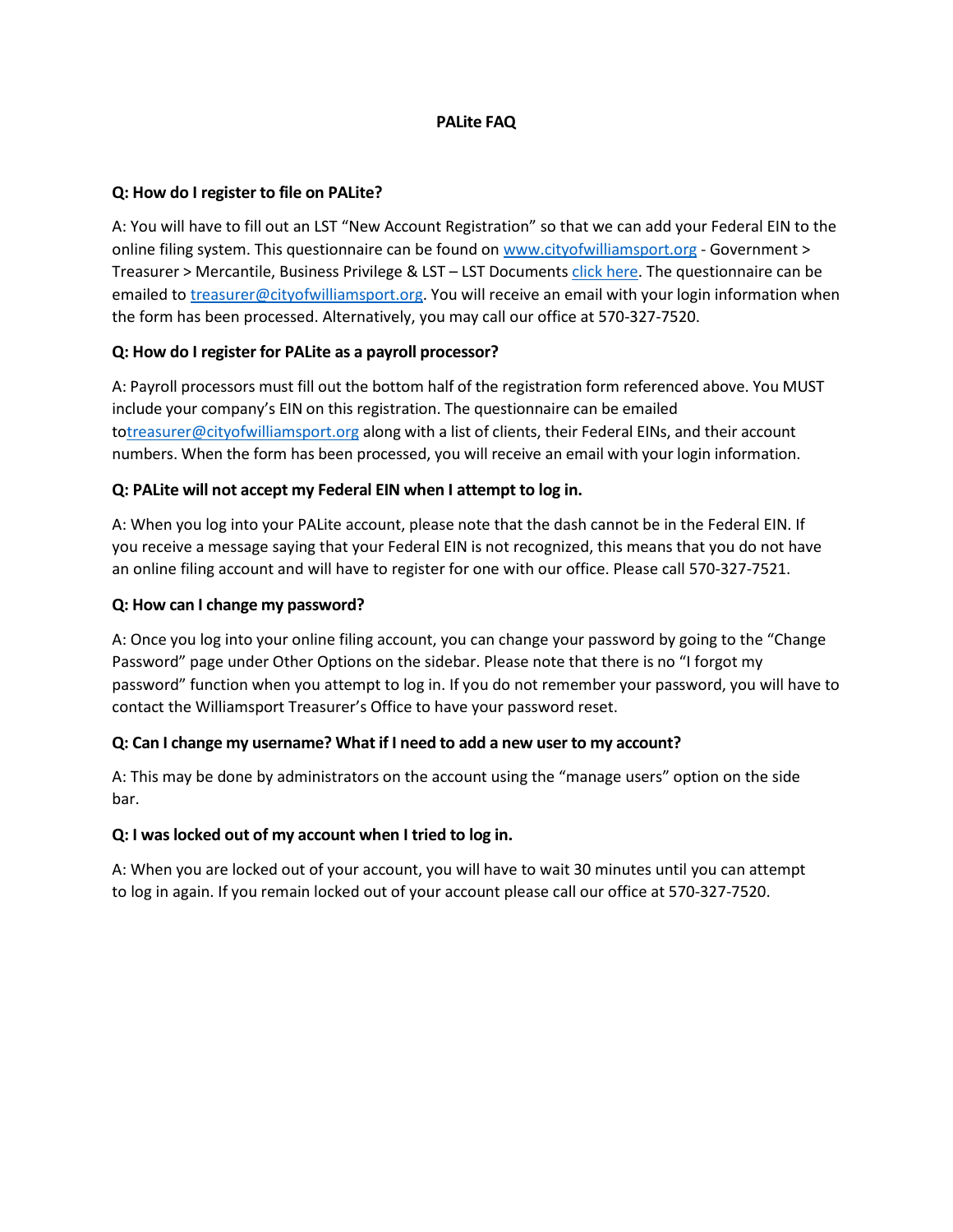# **Q: I get an error message when I attempt to upload my spreadsheet to PALite.**

A: Your spreadsheet may not be formatted correctly, which may be why PALite is rejecting it. Here are the common fixes to this problem.

1. Make sure your spreadsheet is saved as an **Excel 97 – 2003 Workbook**. When you save your spreadsheet, go to SAVE AS, then select Excel 97 – 2003 Workbook in the SAVE AS TYPE dropdown menu.



- 2. Copy and paste your data from your current spreadsheet to a new spreadsheet. This can remove any blank cells or macros that may be conflicting with PALite.
- 3. Remove totals. PALite does not accept spreadsheets that have a TOTAL row or column. If your spreadsheet has totals listed, delete them. Please note that the cells with totals must be DELETED completely and not just have the contents blanked out.
- 4. Make sure your spreadsheet has the correct column headers. ACCOUNT, SSN, FIRST NAME, LAST NAME, ADDRESS, CITY, STATE, ZIP, TAX WITHHELD, PSD.
- 5. Make sure there are no blank columns, rows, or cells in your spreadsheet. If you remove data from your spreadsheet, it must be DELETED instead of just blanked out. If you are unsure if you have blank rows, columns, or cells in your spreadsheet, copy and paste your data into a new spreadsheet.
- 6. Make sure your spreadsheet does not have titles (for example: 2018 LOCAL EARNED INCOME TAX) or anything unrelated to your employee detail.
- 7. Make sure that you are not missing any rows or columns and that all data is in consecutive order.
- 8. Make sure your account numbers are correct and complete. You may remove leading zeros from your account numbers.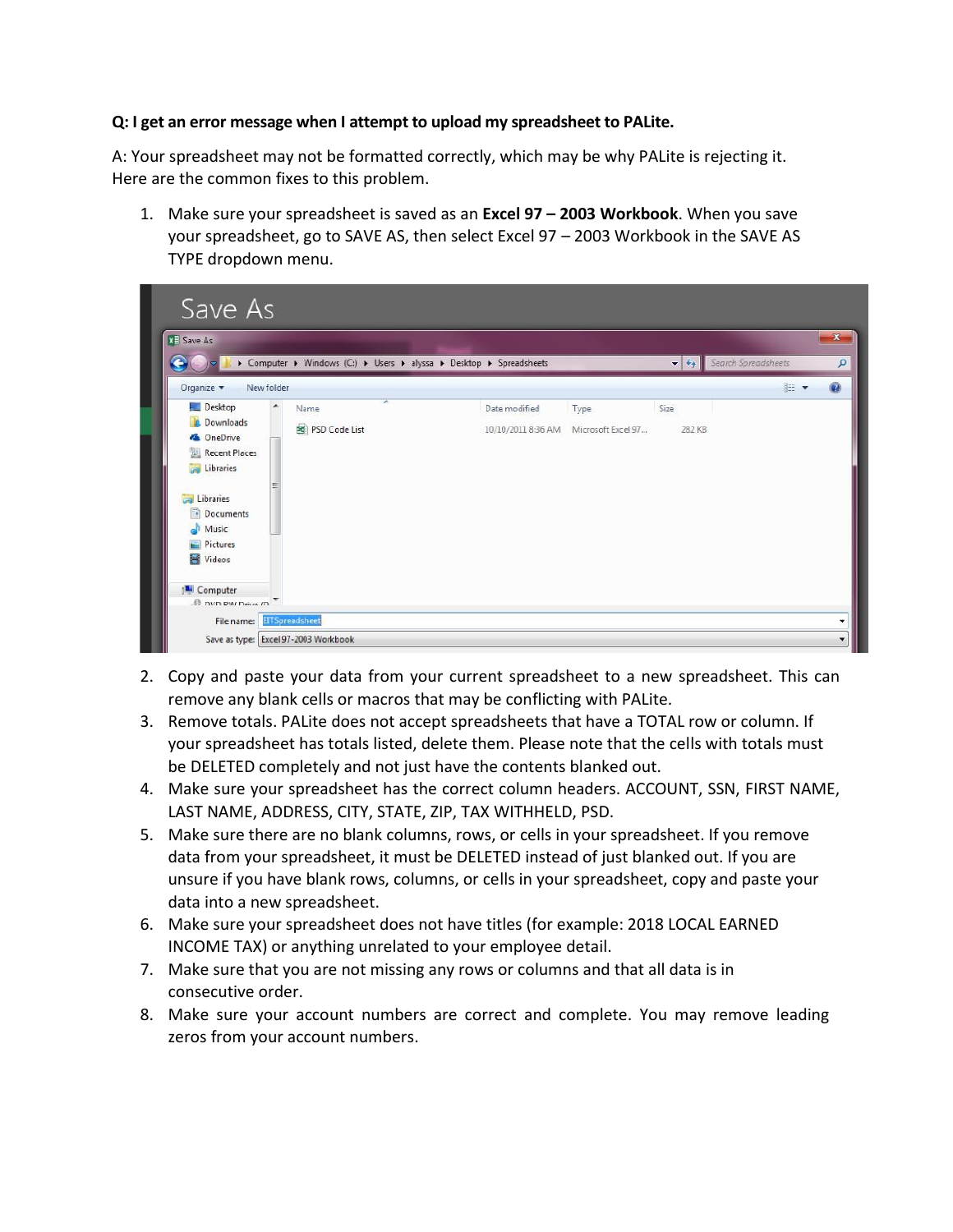## **Q: I was not brought to the payment screen after I uploaded my detail. Where can I pay my tax?**

A: If you were not brought to a payment screen after uploading your detail, there are two reasons.

- a) Your session on PALite timed out. This is a security measure that PALite uses to keep your account safe. PALite will end your session automatically within a set period of time. First, make sure that your detail was submitted successfully in the View Return Status screen. Once you have confirmed that your detail was submitted, you can file your payment.
- b) You selected "File EIT/LST Employee Detail Only" in error. This option will not take you to a payment screen once the detail is uploaded.

To resolve this, just select "Begin a New Return" on the homepage and select "File Payment Only" on the options screen. You will just have to confirm which account, year, and quarter you will be submitting payment for before inputting your payment information.

## **Q: How do I file zeros for a quarter?**

A: Select the "Payment Only" option. Once you get to the payment screen, select the box indicating that no payment is due.

## **Q: My filing had an error when I submitted it! How can I resubmit my corrected filing?**

A: If you found the error the same day you submitted your filing, you can go to the View Return Status screen and delete the filing/payment, then resubmit your filing.

If you found the error one or more days after submitting your filing, you will need to contact our office so that we may reject or correct your filing.

#### **Q: I have credit from a prior quarter. How can I apply it to my filing?**

A: First, file a new return under "Detail Only". Then, submit a payment of the difference owed through the "Payment Only" option. These filings must be done separately because PALite will not know about the credit.

#### **Q: How do I check the status of my filed return?**

A: Select "View Return Status" to view recent filings and payments. Select "View Filing History" to view previously filed returns and payments.

# **Q: I filed my return, but I normally send a check to your office. PALite didn't give me a coupon to send with my payment.**

A: You may send a printed copy of the confirmation page after submitting your return or a printed copy of the "View Return Status" page showing what was filed. You do not need to send a copy of your employee detail unless requested by our office.